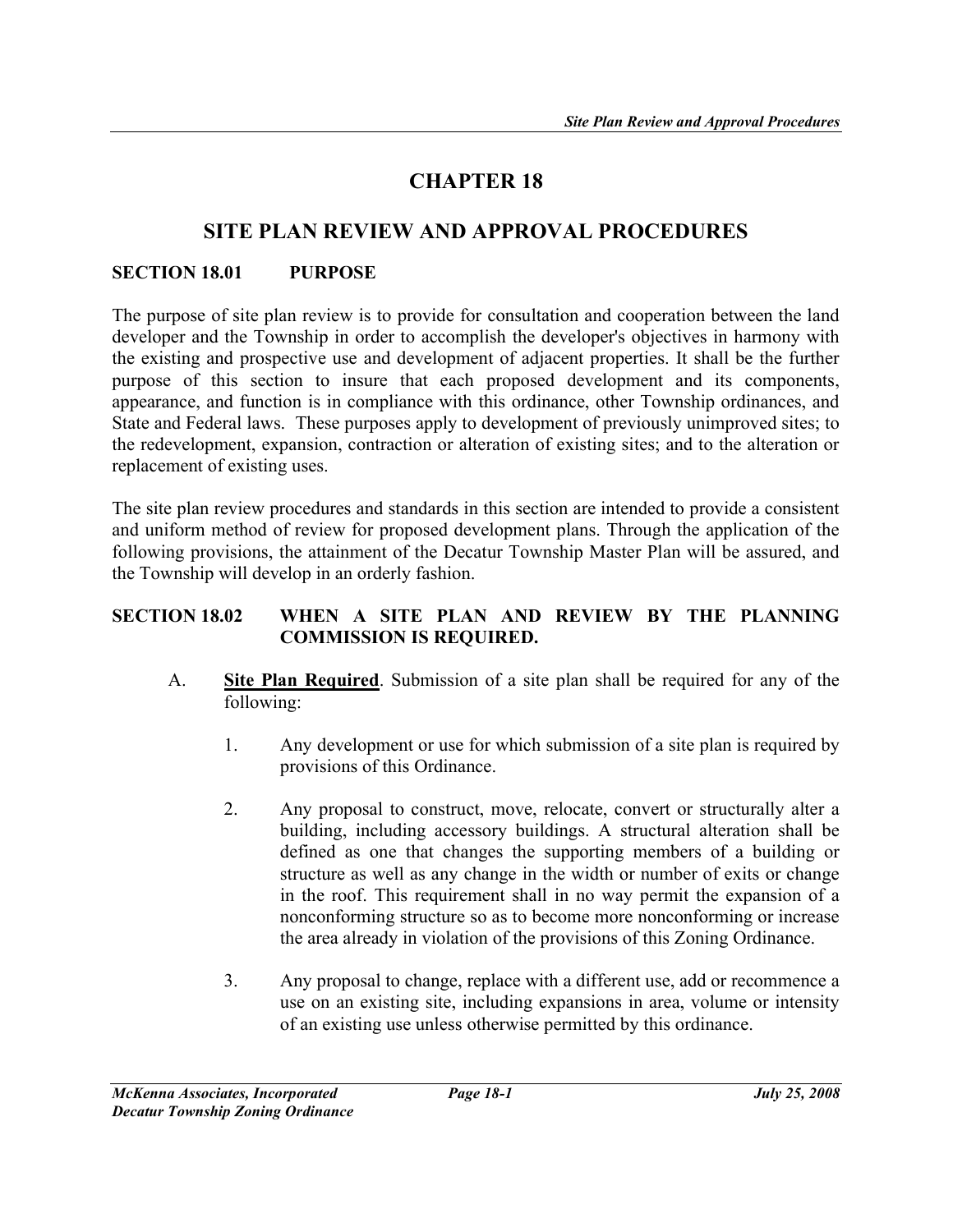- 4. All condominium developments (including "site condominium" developments).
- 5. Any proposal to build, expand or decrease an off-street parking lot; or to resurface an off-street parking lot when construction includes resurfacing, drainage alterations, or addition or replacement of base or sub-grade.
- 6. Any other change in use or development that could affect compliance with the standards set forth in this Ordinance.
- 7. Any proposal to create, expand or alter a use or structure which involves using, storing, or generating hazardous substances.
- 8. Wireless communication facilities.
- B. Site Plan Not Required. Submission of a site plan shall not be required in the following circumstances. However, documentation will still need to be submitted as necessary for a Zoning Compliance Permit (See paragraph C below).
	- 1. Single and two-family dwelling units on individual lots.
	- 2. Residential accessory buildings (for personal use) less than 1,200 sq. ft. in area in residential or agricultural zoning districts.
	- 3. Agricultural accessory buildings located in agricultural zoning districts.
	- 4. Uses requiring a Conditional Use Permit unless determined by the Zoning Administrator that review by the Planning Commission is required.
- C. Site Plan Review Not Required by the Planning Commission. Uses with approved site plans or existing buildings which propose a change constituting ten percent (10%) or less of the building floor area or ten percent (10%) or less of the required parking spaces may be reviewed, approved and administrated by the Township Zoning Administrator. Such review and approval by the Township Zoning Administrator shall be duly reported to the Planning Commission at the next regularly scheduled meeting.

Uses or activities not requiring site plan review before the Planning Commission shall include a sketch plan with accurate dimensions and submitted to the Township Zoning Administrator for review for a Zoning Compliance Permit showing the following information: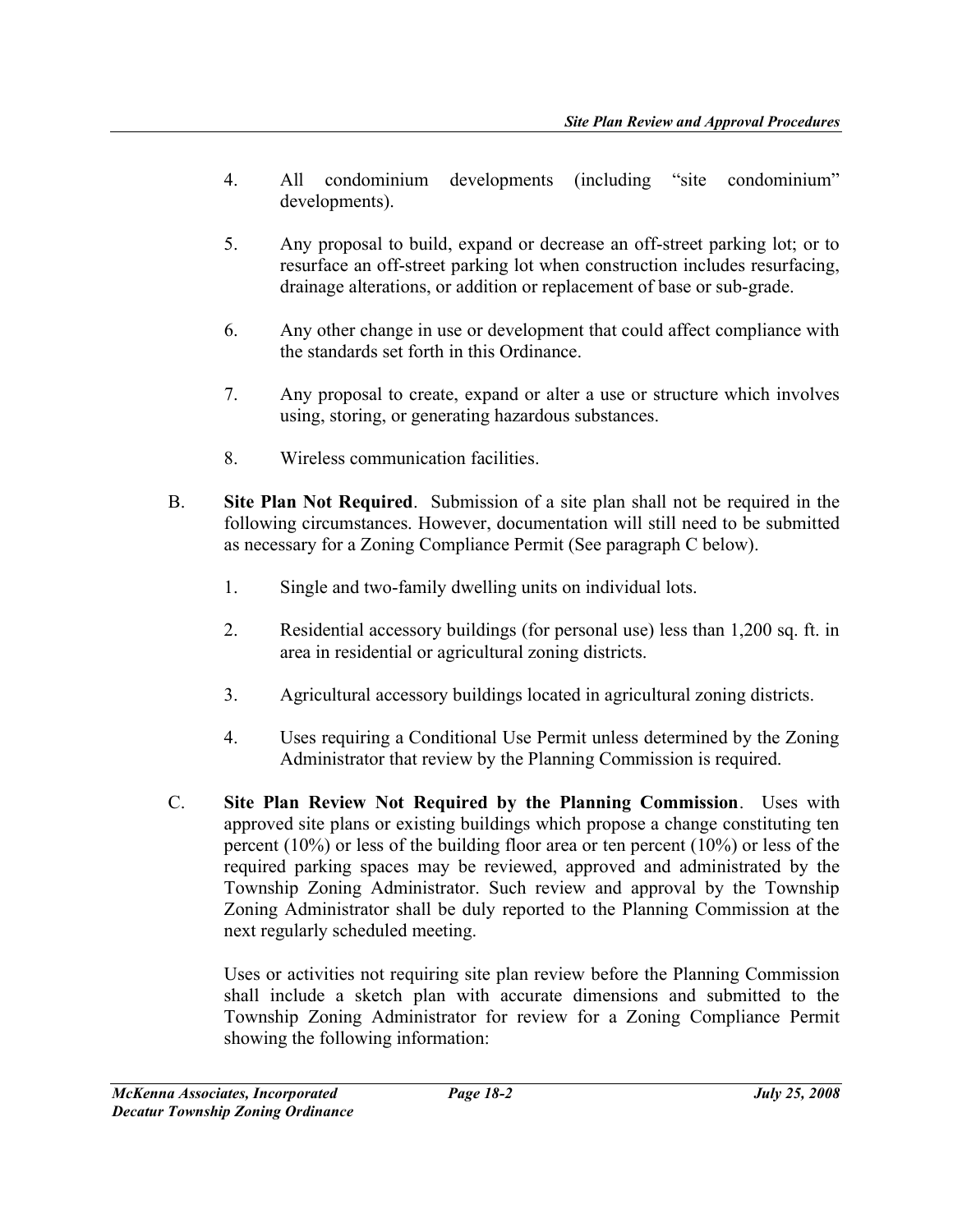- 1. The parcel in question with dimensions and legal description
- 2. Plan view of existing and proposed buildings and structures
- 3. Existing and proposed building elevations.
- 4. Location of drives, public or private roadways, sidewalks, easements, and parking areas.
- 5. Copy of Driveway Tube approval from the Van Buren County Road Commission. If such approval is not available at the time of application, the Zoning Compliance Permit may be approved conditional on submittal of such permit within a specified time period.
- 6. Location of existing or proposed utilities, water, and sewage systems.
- 7. Description of adjacent land uses.
- 8. Location of existing natural and man-made site features including wood lots, wetlands, streams, lakes, ponds, and similar environmental conditions.
- 9. A description of any change in grade or drainage system, except those changes to accommodate basement and driveway grading. All excavation and grade changes shall have been reviewed and approved by the Van Buren County Drain Commissioner's office when located within 500 ft. of a watercourse (drain, creek, stream, river, pond or lake).
- 10. Any other information required by the Township Supervisor necessary to establish compliance with this and other ordinances of Decatur Township.

#### SECTION 18.03 APPLICATION PROCESS

Application for site plan review shall be made to the Township by filing of not less than ten (10) copies of an application form and detailed site plan with the office of the Township Clerk at least thirty (30) calendar days in advance of the regularly scheduled Planning Commission meeting at which the plan is to be first considered. Fees are required to be paid in accordance with the fee schedule in effect as established by the Township Board at the time the application is made.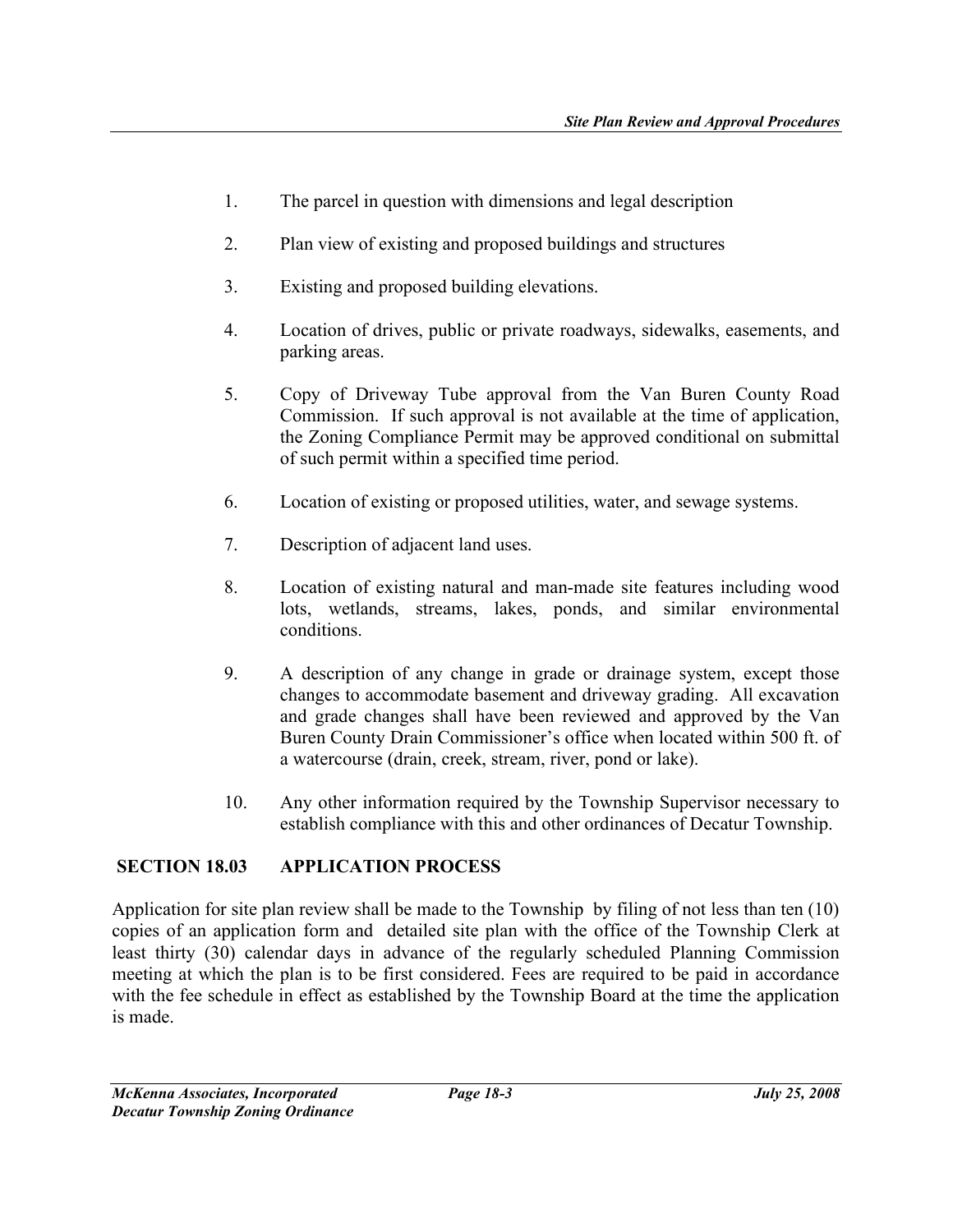The Township Clerk and/or Zoning Administrator shall examine the site plan to determine that it contains all the necessary information. If it is incomplete, it shall be returned to the applicant. If it is complete and appears to comply with the requirements of the Zoning Ordinance, it shall be processed in accordance with this Ordinance.

- A. Application Form. Each submittal for site plan review shall be accompanied by a completed application form furnished by the Township and shall include the following information:
	- 1. The applicant's name, address, and phone number.
	- 2. The address and parcel number of the property.
	- 3. A signed statement that the applicant is the owner of the property or has a legal financial interest in the property (i.e. purchase agreement).
	- 4. The name and address of the owner(s) of record if the applicant is not the owner of record (or firm or corporation having a legal or equitable interest in the land), and the signature of the owner(s).
	- 5. Project description, including the total project title, number of structures, units, bedrooms, offices, square feet, total and usable floor area, parking spaces, carports or garages, employees by shift, amount of recreation and open space, and other pertinent information.
	- 6. The gross and net acreage of all lots or parcels in the project.
	- 7. Existing zoning classification, land uses, and structures on the subject parcel.
	- 8. Name and address of developer (if different from the applicant), engineer, architect and/or land surveyor.
	- 9. Project completion schedule/development phases.
	- 10. Written statements relative to project impacts on existing infrastructure (including traffic capacity of streets, schools, and existing utilities) and on the natural environment of the site and adjoining lands.
- B. Site Plan Information. Each submittal for site plan review shall be accompanied by a detailed site plan which shall consist of an accurate drawing, showing the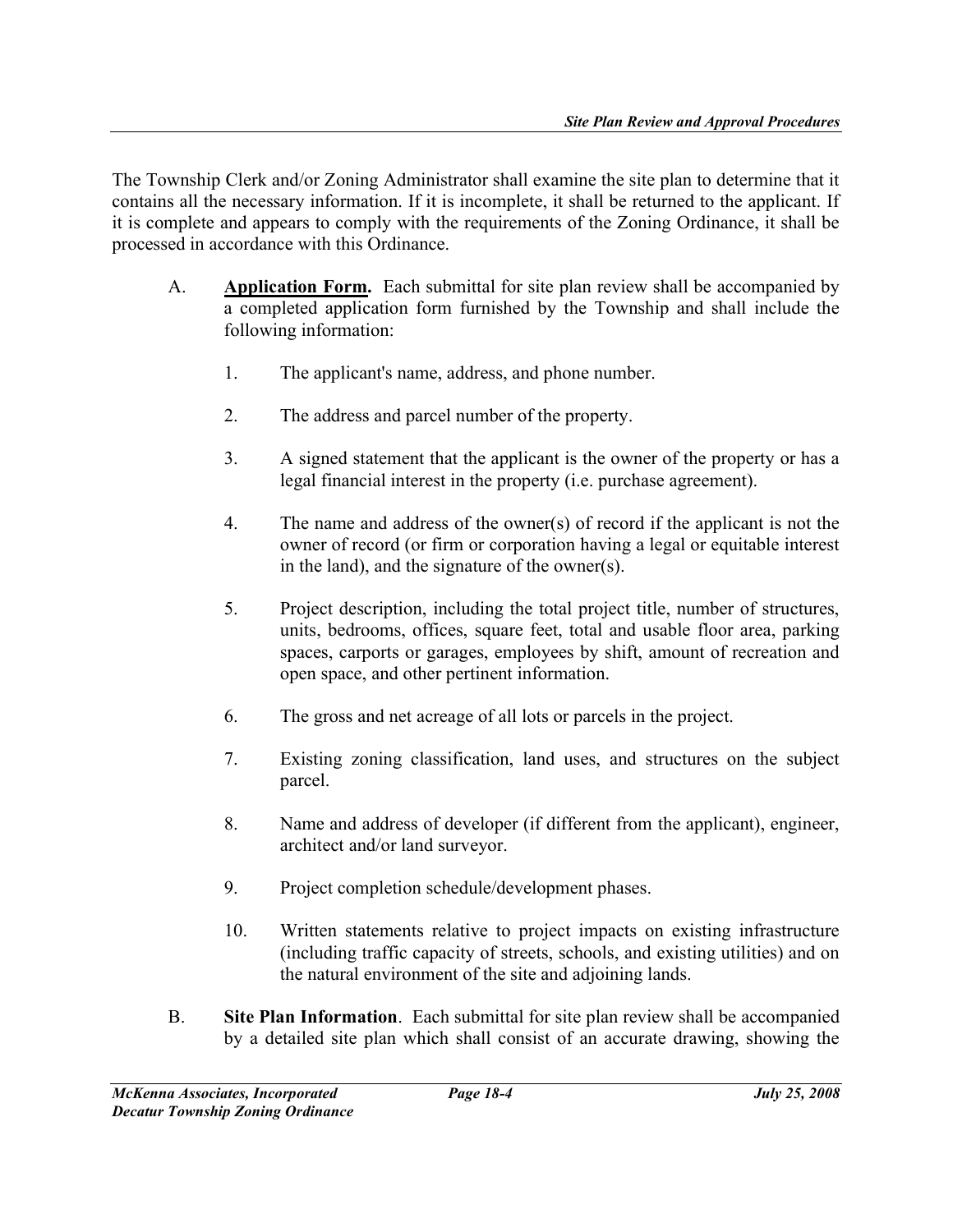entire site and all land within 300 feet of the site. The scale of the site plan shall be not less than 1 inch = 50 feet if the subject property is less than 3 acres, and 1 inch = 100 feet if three acres or more. If multiple sheets are used, each shall be labeled and the preparer identified. If there is an accurate site plan for the lot on file with the Township, the Township Zoning Administrator may waive the requirement for a site plan. The following information shall be included:

- 1. Name of development and general location sketch.
- 2. Name, address and phone number of owner(s), developer, engineer, architect and/or designer.
- 3. North arrow, scale, and date of original drawing and revisions.
- 4. The seal of one of the following professionals registered in the State of Michigan: Registered Architect, Registered Civil Engineer, Registered Landscape Architect, Registered Land Surveyor or Registered Professional Community Planner. The architectural plans of the buildings shall be prepared by and bear the seal of a Registered Architect. A site plan for an alteration or addition to an existing structure may be prepared by the builder or contractor.
- 5. A legal description and address of the property in question.
- 6. The area of the site in square feet and acres excluding all existing and proposed public rights-of-way.
- 7. The dimensions of all lots and subject properties, showing the relationship of the subject property to abutting properties, including lots across rightsof-way and easements. The boundaries of the subject property shall be clearly indicated on the site plan, differentiated from other contiguous property. If the parcel is a part of a larger parcel, boundaries of total land holding shall be indicated.
- 8. Existing topographic elevations at two foot intervals, including ground elevations of all existing buildings, drives and/or parking lots, and any adjacent unusual surface conditions. Indicate direction of drainage flow.
- 9. The location and elevations of existing water courses and water bodies, including county drains and man-made surface drainage ways, floodplains, and wetlands.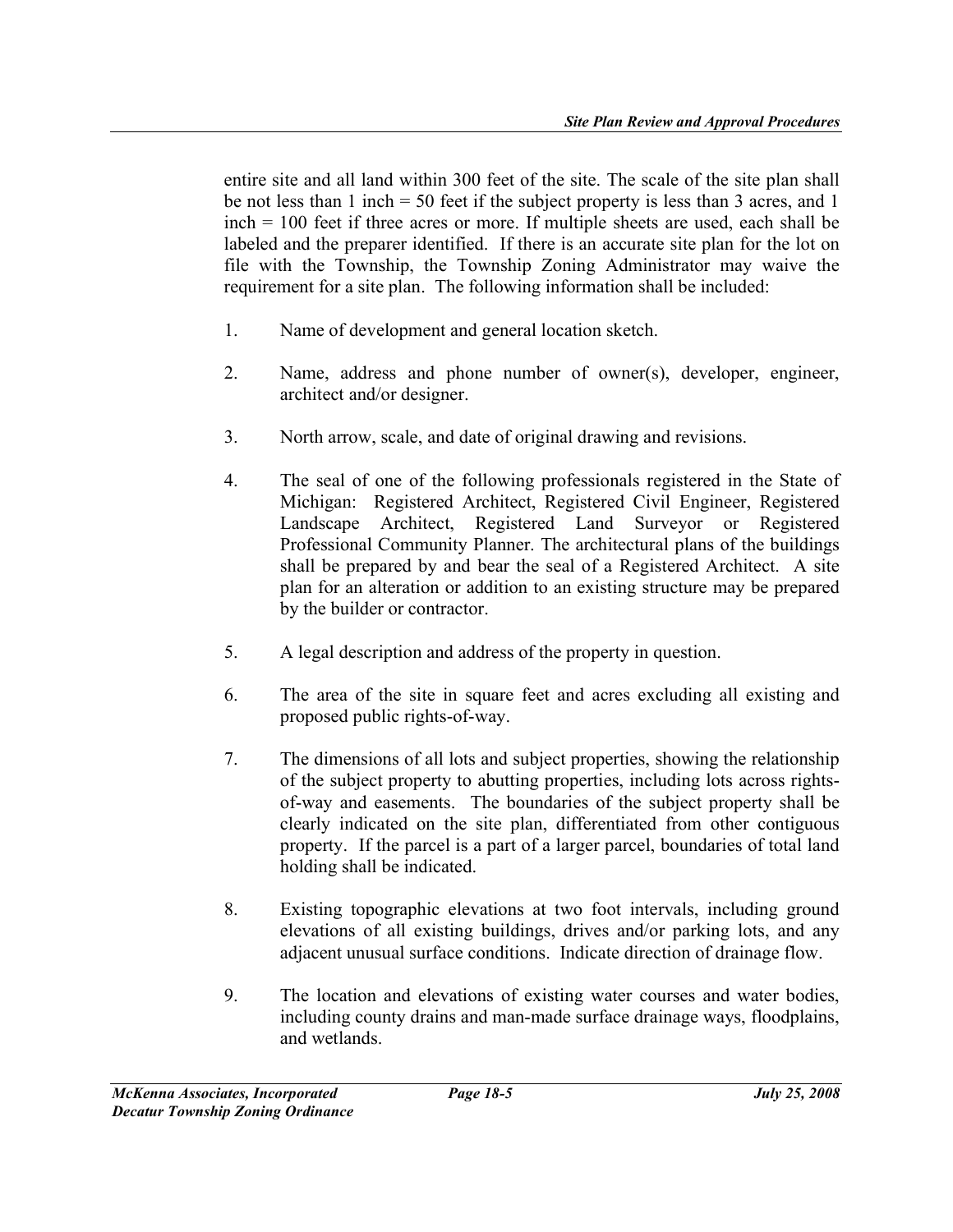- 10. Location and type of existing vegetation, including location of all existing trees over five (5) inches in diameter.
- 11. Any significant site amenities and unique features.
- 12. Existing land uses and zoning classification of the subject parcels and adjacent parcels.
- 13. All required minimum setbacks from the existing or proposed right-of-way and from adjacent lots.
- 14. The location and dimensions (length, width, height) of all existing and proposed structures on the subject property and all existing structures within 300 feet of the subject property.
- 15. The location and width of all existing public roads, rights-of-way or private easements of record, abutting streets, alleys, and driveway locations to abutting streets.
- 16. Copy of Driveway Tube approval from the Van Buren County Road Commission. If such approval is not available at time of application, the site plan may be approved conditional on submittal of such permit within a specified time period.
- 17. With residential proposals, a site summary indicating the number and location of one bedroom units, two bedroom units, etc., typical floor plans with the square feet on floor areas; density computation, recreation facilities, open spaces, street names, and lot coverage.
- 18. With non-residential proposals, the number of offices, number of employees, the number of floors and typical floor plans and cross sections.
- 19. Proposed parking lots including layout and typical dimensions of parking spaces, number of spaces provided (including how computed per ordinance requirements) and type of surfacing.
- 20. Location of and dimensions of proposed streets, drives, curb cuts, and access easements, as well as acceleration, deceleration and passing lanes (if any) serving the development.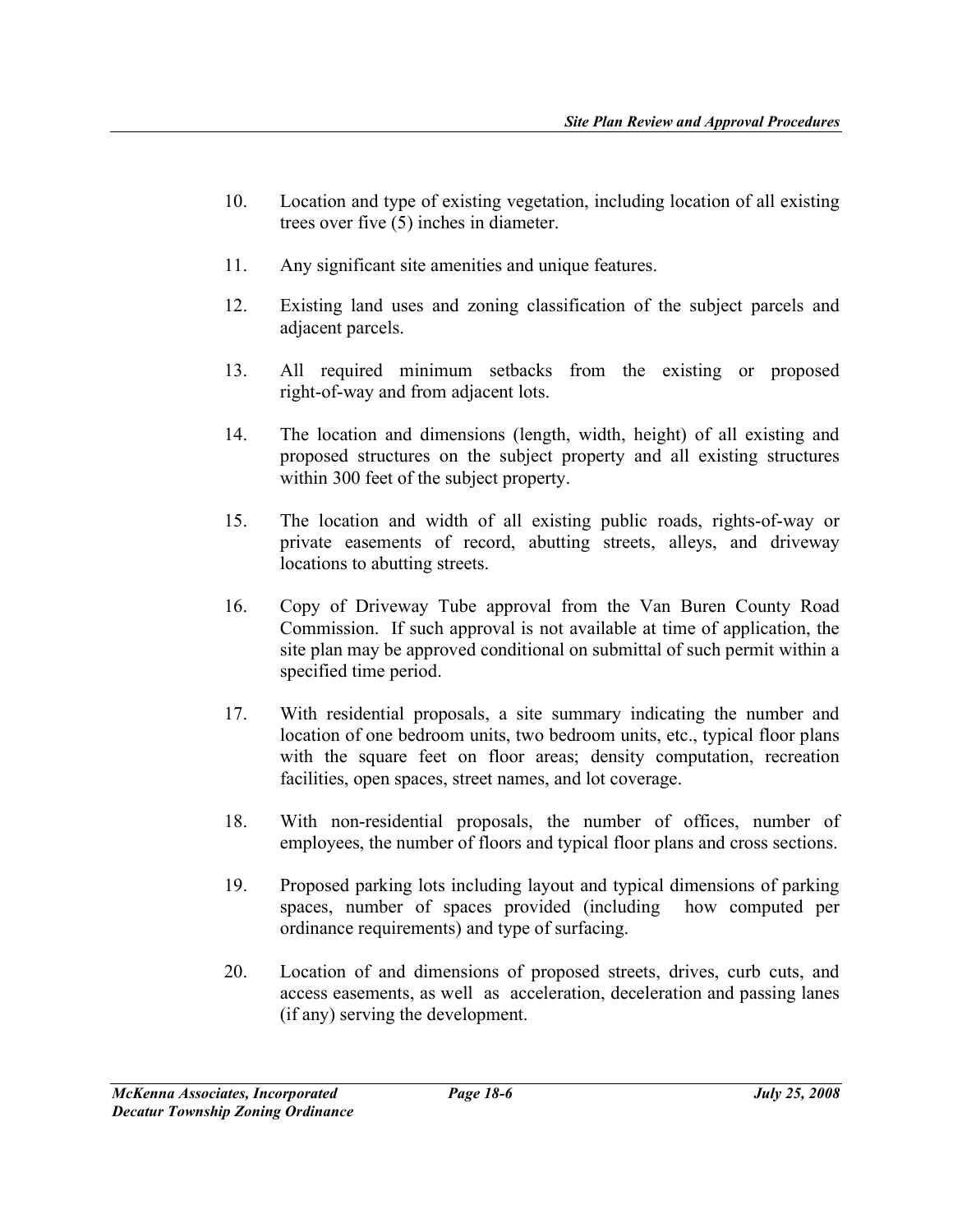- 21. Proposed traffic and pedestrian circulation patterns, both within the site and on the public streets adjacent to the site and the proposed location and dimensions of any required pedestrian sidewalks. Designate loading and unloading areas, barrier free access, any fire lanes, and carports.
- 22. Proposed finish grade of buildings, driveways, walkways, and parking lots.
- 23. Proposed type of building materials, roof design, projections, canopies and overhangs, roof-located mechanical equipment, such as: air conditioning, heating units and transformers that will be visible from the exterior.
- 24. Proposed water service including any proposed tap ins, main extensions or extensions for adequate fire hydrant spacing, and/or considerations for extensions to loop other public water mains.
- 25. Proposed sanitary sewer facilities and the location of all existing utilities, easements and the general placement of lines, manholes, tap-ins, pump stations, and lift stations.
- 26. Proposed storm water management plan including design of sewers, outlets (enclosed or open ditches), and retention or detention ponds. Sufficient data regarding site run-off estimates and off-site drainage patterns shall be provided to permit review of feasibility and permanency of drainage detention and/or retention as well as the impact on local surface and groundwater. The plan shall indicate location and status of any floor drains in structures on the site. The point of discharge for all drains and pipes should be specified on the site plan.
- 27. Locations of existing and proposed fire hydrants with reasonable access thereto for fire fighting, police and other emergency equipment.
- 28. Location of all other utilities on the site including but not limited to natural gas, electric, cable TV, telephone and steam.
- 29. Soil erosion and sedimentation control measures.
- 30. Detailed landscaping plan indicating location, types and sizes of material.
- 31. All proposed screening and free standing architectural walls, including typical cross-sections and the height above ground on both sides.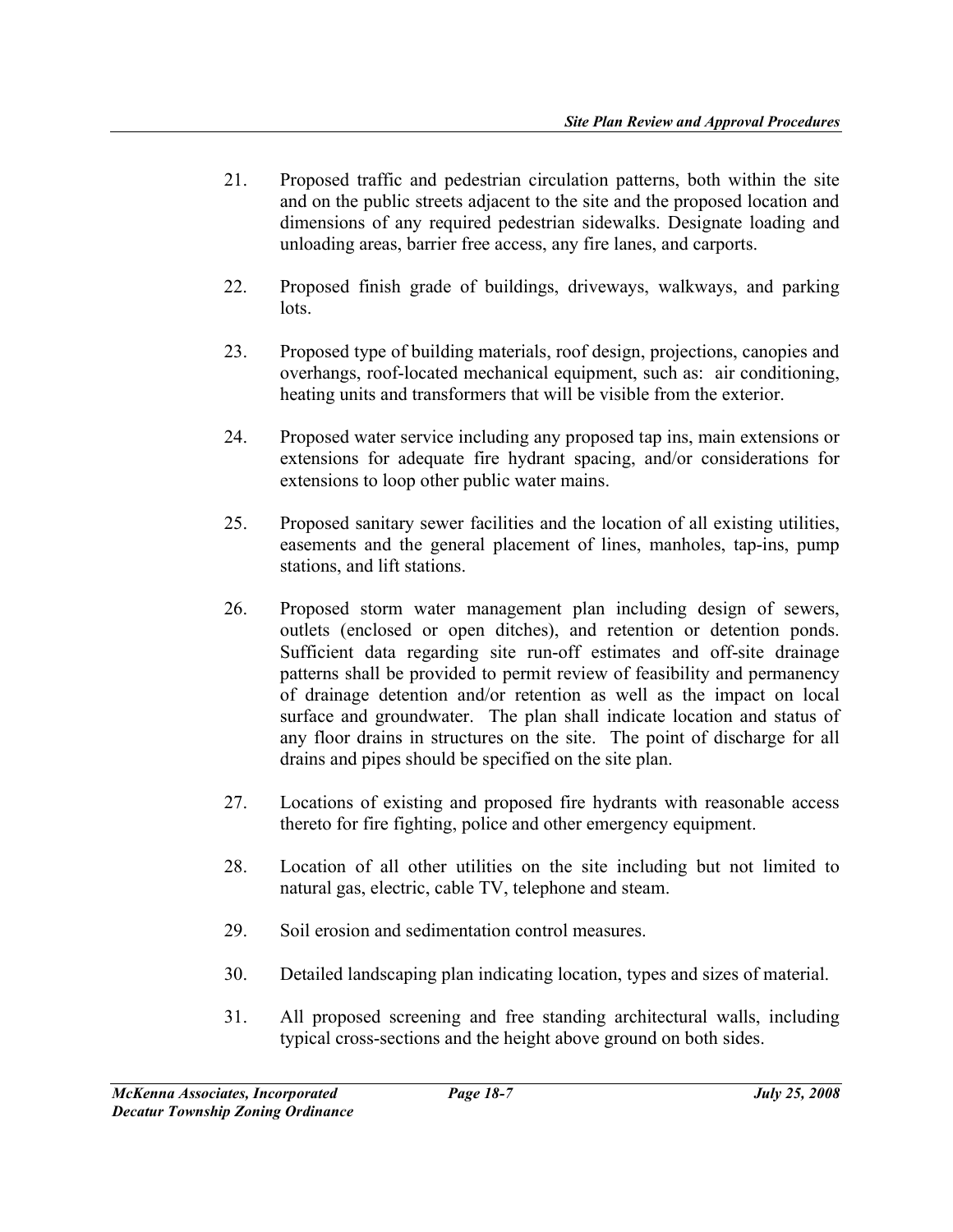- 32. The dimensions and location of all signs, both wall signs and free-standing signs and of lighting structures and shielding.
- 33. Location, size and specifications for screening of all trash receptacles and other solid waste disposal facilities.
- 34. Location and specifications for any existing or proposed outdoor or below ground storage facilities as well as any screening or containment structures or clear zones required by government authorities.
- 35. Easements for proposed public rights-of-way, utilities, access, shared access, and drainage.
- 36. Notation of any variances which have been or must be secured.
- 37. Notation of performance guarantees to be provided including amounts, types, and terms.
- 38. Statement that applicant will comply with State, Local and Federal laws, as applicable to the site or intended use.
- 39. Information and special data which may be critical to the adequate review of the proposed use and its impacts on the site or Township. Such data requirements may include traffic studies, market analysis, environmental assessments (including inventory and impact data on flora, fauna, natural resources, hazardous materials, erosion control and pollution), demands on public facilities and services, impact on historical or cultural resources, displacement of people or other uses as a result of the proposed development, alterations of the character of the surrounding area, effect on the Township 's tax base and adjacent property values, or other data which the Township may reasonably deem necessary for adequate review.
- 40. The size, location and description of any proposed interior or exterior areas or structures for storing, using, loading or unloading of hazardous substances. A listing of types and quantities of hazardous substances which will be used or stored on-site in quantities of hazardous substances which will be used or stored on-site in quantities greater than 100 kilograms or 25 gallons per month.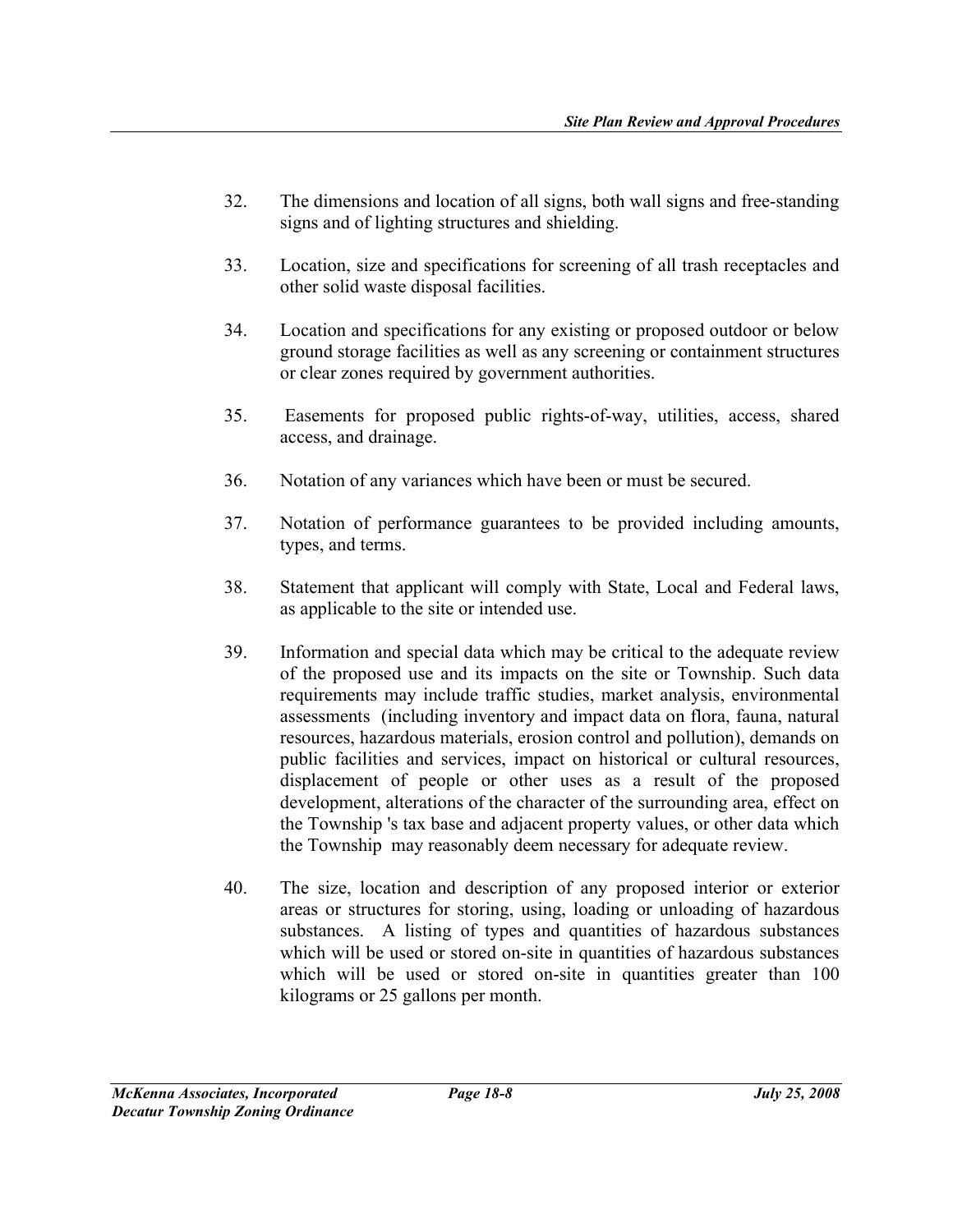- 41. Delineation of areas on the site which are known or suspected to be contaminated, together with a report on the status of the cleanup.
- 42. Plans depicting existing and proposed building elevations.
- 43. For developments that are of a scale to warrant phased development, the phasing of construction shall be indicated. A detailed site plan need be submitted only for that portion of the property for which a building permit will be applied for; a general site plan which clearly indicates the overall project intent may be submitted for the remainder of the site.
- 44. Building elevations of the proposed structure(s) from each direction shall be shown.

# SECTION 18.04 CRITERIA FOR GRANTING SITE PLAN APPROVAL

Each site plan shall conform to all applicable provisions of this Ordinance. The following criteria shall be used by the Planning Commission as a basis upon which site plans will be reviewed and approved. The Township shall adhere to sound planning principles, yet may allow for design flexibility in the administration of the following standards:

- A. All elements of the site shall be harmoniously and efficiently designed in relation to the topography, size, and type of land, and the character of the adjacent properties and the proposed use. The site shall be developed so as not to impede the reasonable and orderly development or improvement of surrounding properties for uses permitted on such property.
- B. The site plan shall comply with the zoning district requirements for minimum floor space, height of building, lot size, open space, density and all other requirements as set forth in this Ordinance.
- C. The existing natural landscape shall be preserved in its natural state as much as possible, by minimizing tree and soil removal and by topographic modifications that result in maximum harmony with adjacent properties.
- D. The site plan shall provide reasonable visual and sound privacy. Fences, walls, barriers, and landscaping shall be used, as appropriate, for the protection and enhancement of property and the safety and privacy of occupants and users. Where landscaping is provided, there must be provision for maintaining all plantings through a regular program of fertilizing, irrigating, pruning, mowing and replacing all dead and diseased materials.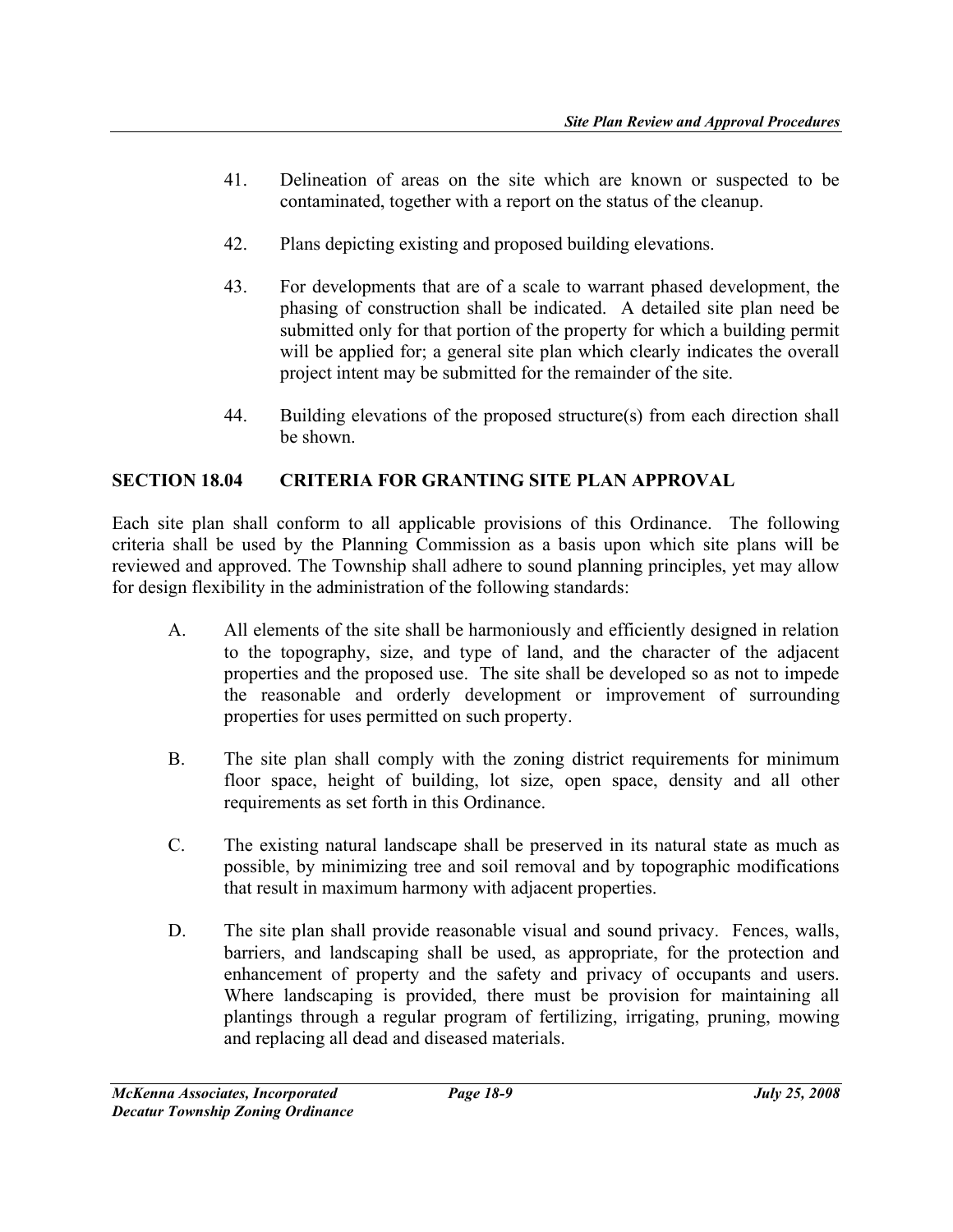- E. All buildings or groups of buildings shall be so arranged as to permit convenient and direct emergency vehicle access.
- F. There shall be a pedestrian circulation system that is insulated as completely as possible from the vehicular circulation system. In order to insure public safety, pedestrian underpasses or overpasses may be required in the vicinity of schools, playgrounds, local shopping facilities, and other uses that generate considerable amounts of pedestrian movement.
- G. All streets shall be developed in accordance with Township Ordinances and the Van Buren County Road Commission design specifications. The arrangement of public or common ways for vehicular and pedestrian circulation shall respect the pattern of existing or planned streets or pedestrian or bicycle pathways in the vicinity of the site. Streets and drives that are a part of an existing or planned street system serving adjacent developments shall be of an appropriate width to the volume of traffic they are planned to carry and shall have a dedicated right-of-way equal to that specified in a Township recognized source of reference. The applicant may be required to dedicate adequate land and improvements to the Township in order to achieve access which is safe and convenient.
- H. Special attention shall be given to proper site drainage. Appropriate measures shall be taken to insure that the removal of surface waters will not adversely affect adjacent lots or the capacity of the public or natural storm drainage system. Provisions shall be made for a feasible storm drainage system, the construction of storm-water facilities, and the prevention of erosion and dust. In addition, special attention shall be given to the installation of appropriate fencing and other safety measures adjacent to and surrounding stormwater retention and detention areas. Surface water on all paved areas shall be collected at intervals so that it will not obstruct the flow of vehicles or pedestrian traffic and will not create nuisance ponding in paved areas. Where possible and practical, drainage design shall recognize existing natural drainage patterns; the natural flow of water shall not be altered. Final grades may be required to conform to existing or future grades of adjacent properties.
- I. All off-street parking, loading and unloading areas and outside storage areas, including areas for storage of trash, that face or are visible from adjacent residential districts or public thoroughfares, shall be screened by walls, fencing or landscaping of effective height as required within the landscape provisions of this ordinance. Building entrances designed for vehicular access shall not access any building through the front yard of a development.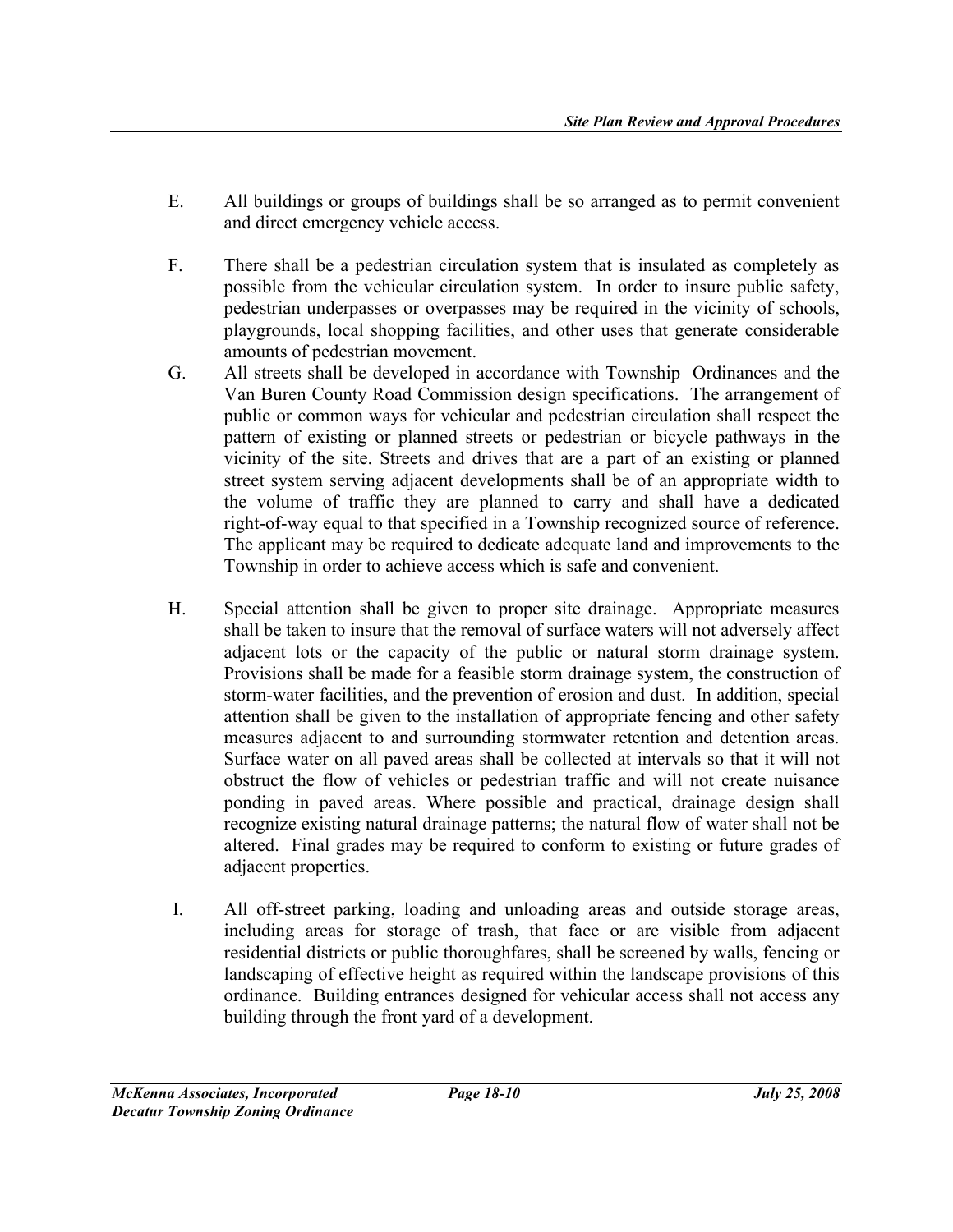- J. Adequate services and utilities including sanitary sewers, and improvements shall be available or provided, located and constructed with sufficient capacity and durability to properly serve the development.
- K. Any use permitted in any zoning district must comply with all applicable requirements of state, local, and federal statutes including health and pollution laws and regulations with respect to noise, smoke and particulate matter, vibration, noxious and odorous matter, glare and heat, fire and explosive hazards, gases, electromagnetic radiation and drifting and airborne matter, toxic and hazardous materials, erosion control, floodplains, wetlands, and requirements of the State Fire Marshal. Site plan approval may be conditioned on the applicant receiving necessary state and federal permits before final site plan approval or an occupancy permit is granted.
- L. An objective of site plan review shall be to protect and to promote public health, safety and general welfare by requiring the screening, buffering and landscaping of sites and parking lots which will serve to reduce wind and air turbulence, heat and noise, and the glare of automobile lights; to preserve underground water reservoirs and return precipitation to the ground water strata; to act as a natural drainage system and solve storm water drainage problems; to reduce the level of carbon dioxide and return oxygen to the atmosphere; to prevent soil erosion; to provide shade; to conserve and stabilize property values; to relieve the stark character of parking lots; to conserve energy, provide visual and sound privacy and to otherwise facilitate the preservation and creation of a healthful, convenient, attractive and harmonious community.
- M. It is an objective of site plan review to improve the quality of existing developments as they are expanded, contracted, redeveloped or changed in keeping with sound site development standards of the Township and with the Township Master Plan.
- N. A major objective shall be to retain, enhance and protect the quality, value and privacy of all residential land uses.
- O. All development phases shall be designed in logical sequence to insure that each phase will independently function in a safe, convenient and efficient manner without being dependent upon improvements of a subsequent development potential of lands.
- P. All sites shall be designed to comply with State and local barrier- free requirements and to reasonably accommodate the handicapped and elderly.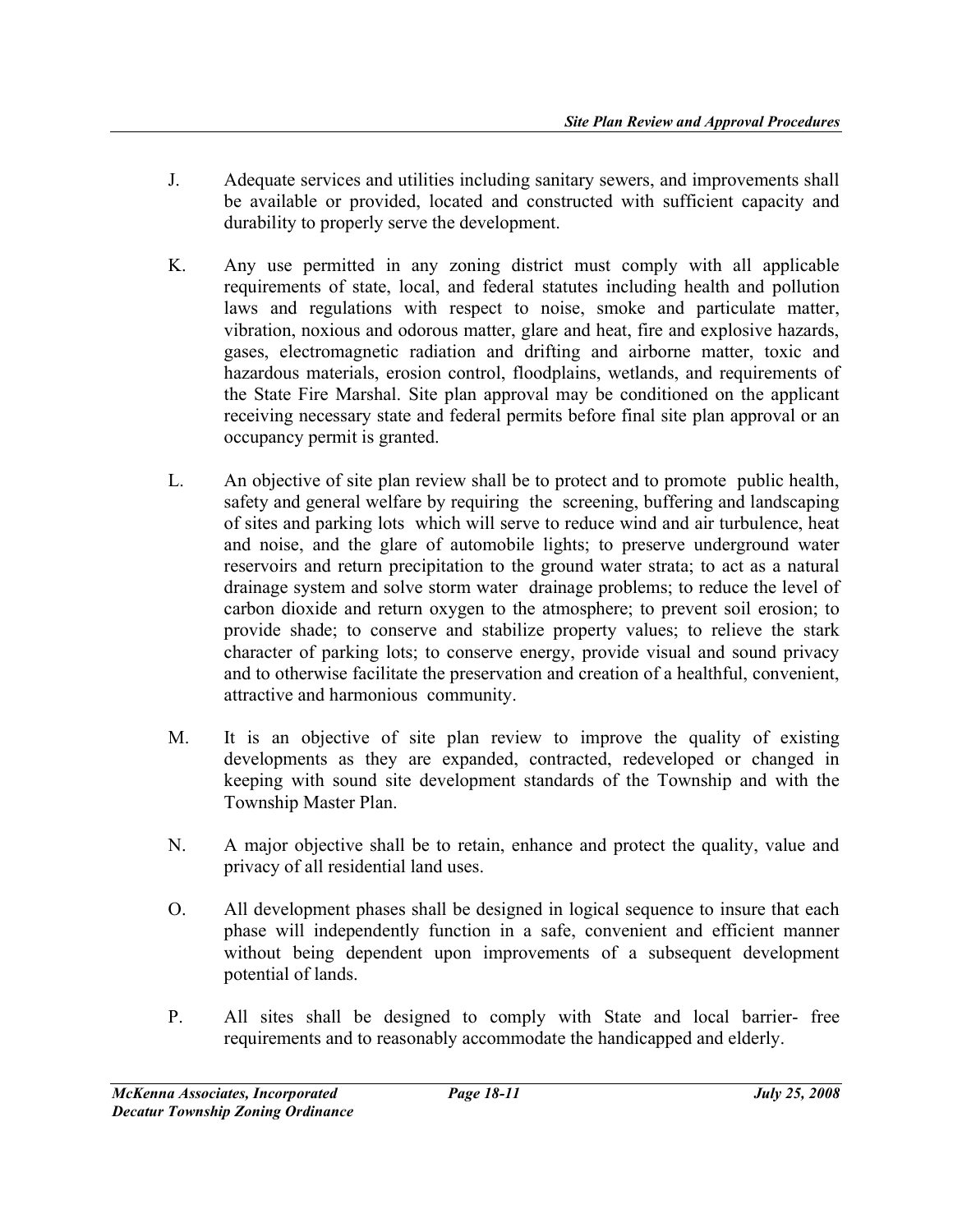SECTION 18.05 REVIEW AND APPROVAL. Site Plans shall be reviewed in accordance with the following procedures:

- A. Department Review. The Township may secure comments from the Building Inspector, Van Buren County Road Commission, Sheriff's Department, and the Township's Consultant Engineer and/or Planner, and forward all comments to the Planning Commission for its review. The Planning Commission shall review the plans and may solicit further comments from an Engineer, Planning Consultant and other agencies, groups or persons, as appropriate.
- B. Site Plan Approval. The Township Planning Commission is hereby authorized to review and approve, with or without conditions or to review and deny approval, all site plans submitted under this Ordinance. Guidelines for consideration of each case shall follow the zoning ordinance and other applicable ordinances. When the Planning Commission approves a site plan with conditions from the applicant, the Township Zoning Administrator and/or Clerk shall require a revised site plan with a revision date, indicating said conditions on the site plan.
- C. Record of Action. Each action taken with reference to site plan review and approval shall be duly recorded in the minutes of the Decatur Township Planning Commission. A final copy of the approved site plan shall be so marked and placed on file with the Township Clerk's office.
- D. Final Site Plan. When a site plan approval is required, no building permit shall be issued until three copies of a final site plan, which includes all conditions of approval, a revision date and notation of all variances has been signed by the Planning Commission, the Township Zoning Administrator or their designees. Prior to issuance of a permit, one copy of the final signed plan shall be filed with each of the following: Township Clerk, Building Official and the Applicant.

# SECTION 18.06 ISSUANCE OF BUILDING PERMIT AFTER SITE PLAN APPROVAL.

Complete construction plans including component phases, shall be submitted for review by the State Building Inspector. Upon review and finding that the construction plans meet with the requirements of site plan approval and other applicable ordinances of the Township, and upon receipt of the Zoning Compliance Permit from the Zoning Administrator, the Building Inspector shall issue a building permit for said construction.

Site plan approval shall be valid for one year from the date of approval. If an applicant does not obtain a building permit within one year after site plan approval, the site plan approval expires